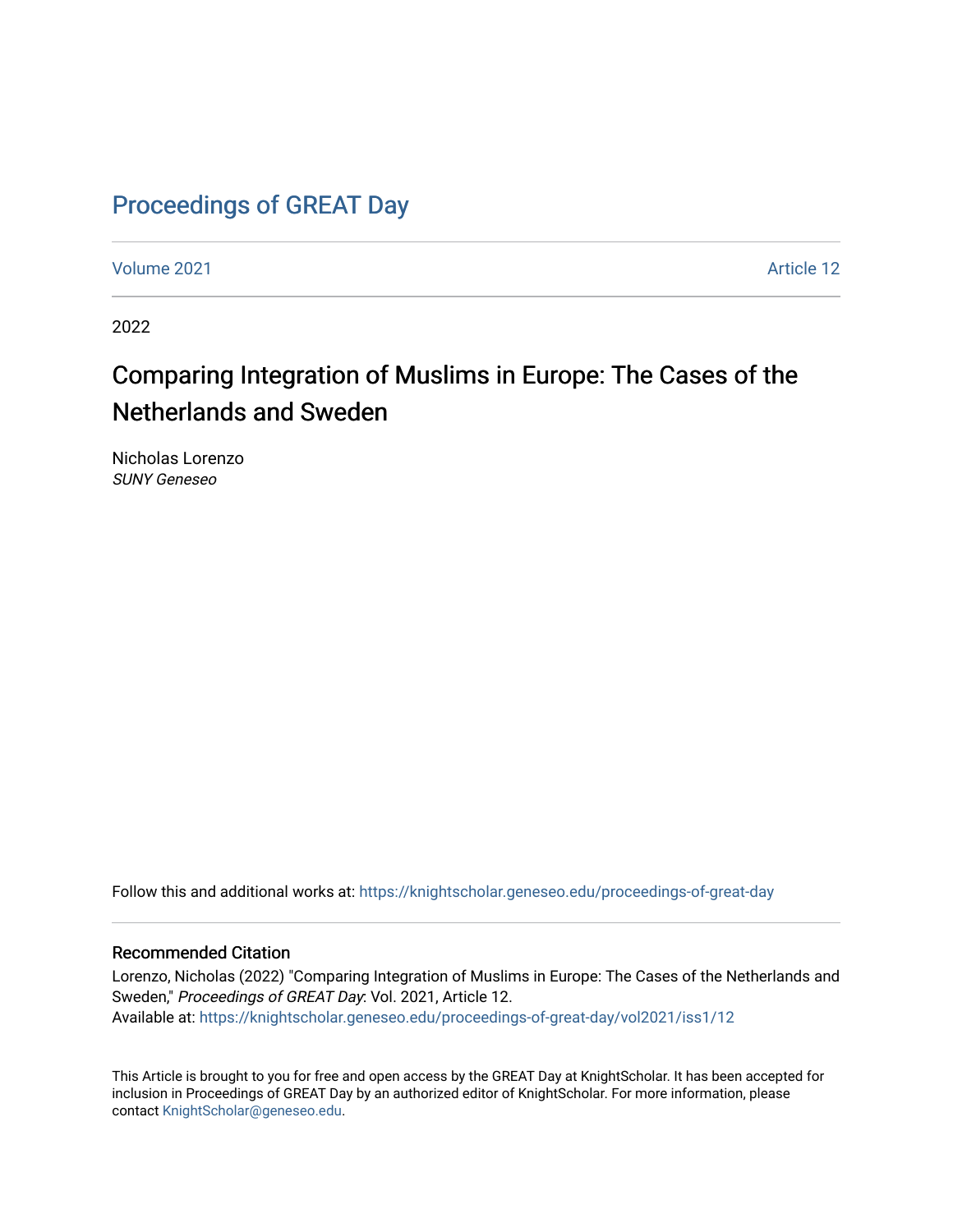#### Comparing Integration of Muslims in Europe: The Cases of the Netherlands and Sweden

#### Cover Page Footnote

sponsored by Robert Goeckel, PhD

This article is available in Proceedings of GREAT Day: [https://knightscholar.geneseo.edu/proceedings-of-great-day/](https://knightscholar.geneseo.edu/proceedings-of-great-day/vol2021/iss1/12) [vol2021/iss1/12](https://knightscholar.geneseo.edu/proceedings-of-great-day/vol2021/iss1/12)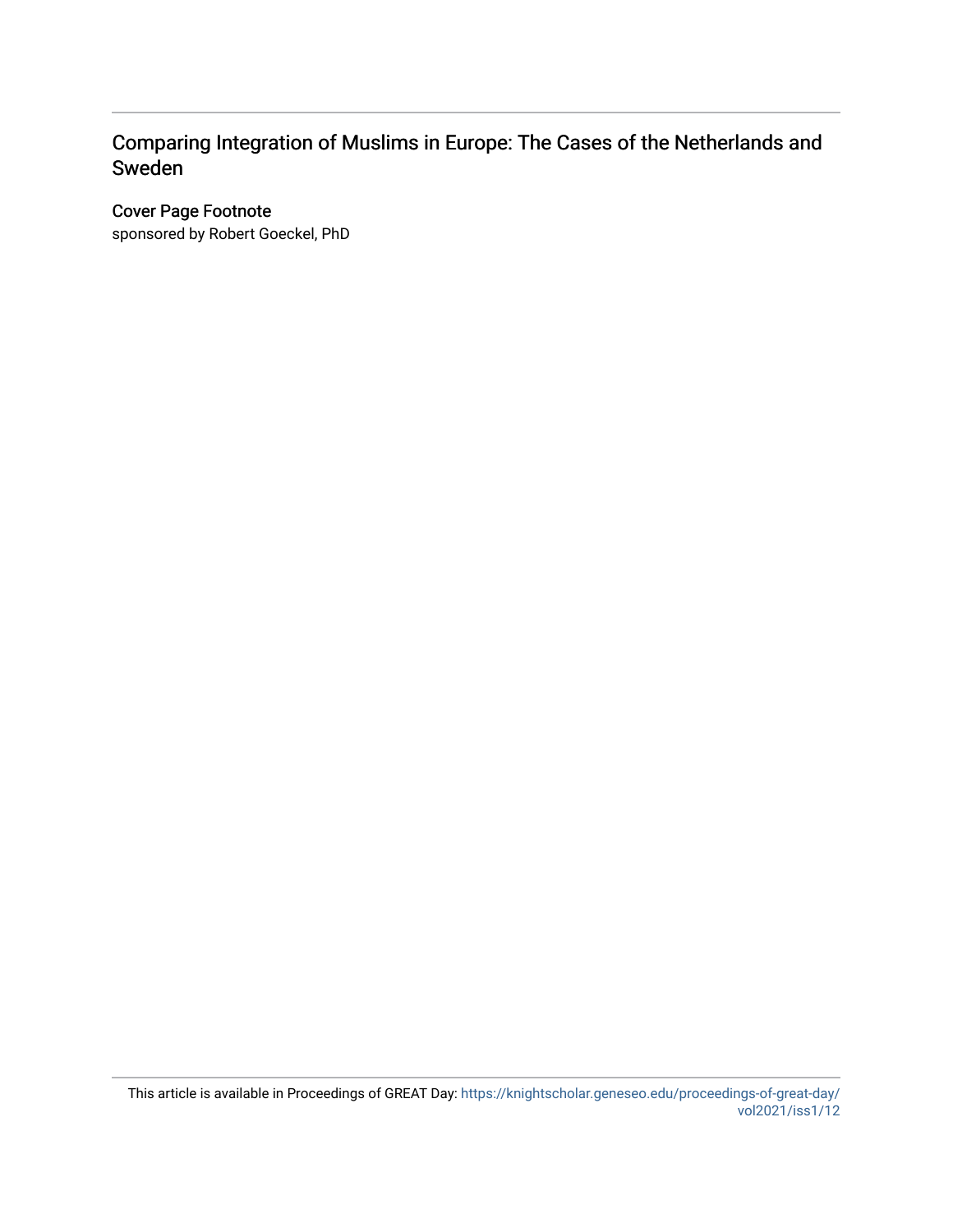# Muslim Integration in Sweden and The Netherlands in the Twenty-First Century

# Nicholas Lorenzo

*sponsored by* Robert Goeckel, PhD

#### **Abstract**

The Middle East has seen increased violence and revolutions in recent years, producing a surge of millions of refugees, many of whom made their way to Europe. In addition to fueling far-right populist parties, this phenomenon has challenged existing norms of religious freedom, toleration, and churchstate relations in Europe. I was eager to see how different countries handled this new Muslim minority. I chose to compare the response of both Sweden and the Netherlands. Unlike Eastern Europe, the Netherlands and Sweden share a long history of democracy and religious tolerance. However, Sweden differed from the Netherlands in that until 2000 the Lutheran church was the established church, whereas the Netherlands is characterized by "principled pluralism" of Protestant, Catholic, and a large non-religious sector of society. My findings indicate that, despite having less experience with Muslim immigrants, Sweden has done a much better job. The country refrained from passing laws that restricted religious practice by Muslims and mobilized the substantial infrastructure of the Swedish church to integrate new Muslim immigrants, whereas the Netherlands has restricted certain Muslim practices and the churches have lacked the resources in civil society to support integration.

## **Introduction**

In the early 2000s the Middle East saw a massive increase in the amount of violence occurring in the region. This first began with the United States' "War on Terror" in response to the 9/11 terrorist attacks. Violence in t n the early 2000s the Middle East saw a massive increase in the amount of violence occurring in the region. This first began with the United States' "War on Terror" in  $\blacksquare$  response to the 9/11 terrorist attacks. Violence in the Middle East would persist into in several Middle Eastern countries, including Egypt and Syria. The Muslim world was then rocked by a resurgence of terrorist organizations in the 2010s, such as ISIL in Syria and Iraq as well as Boko Haram in Nigeria. The various revolutions and the presence of terrorist groups in the Muslim world created millions of Muslim refugees, many of whom would make their way to Europe en masse during the 2010s. This large influx of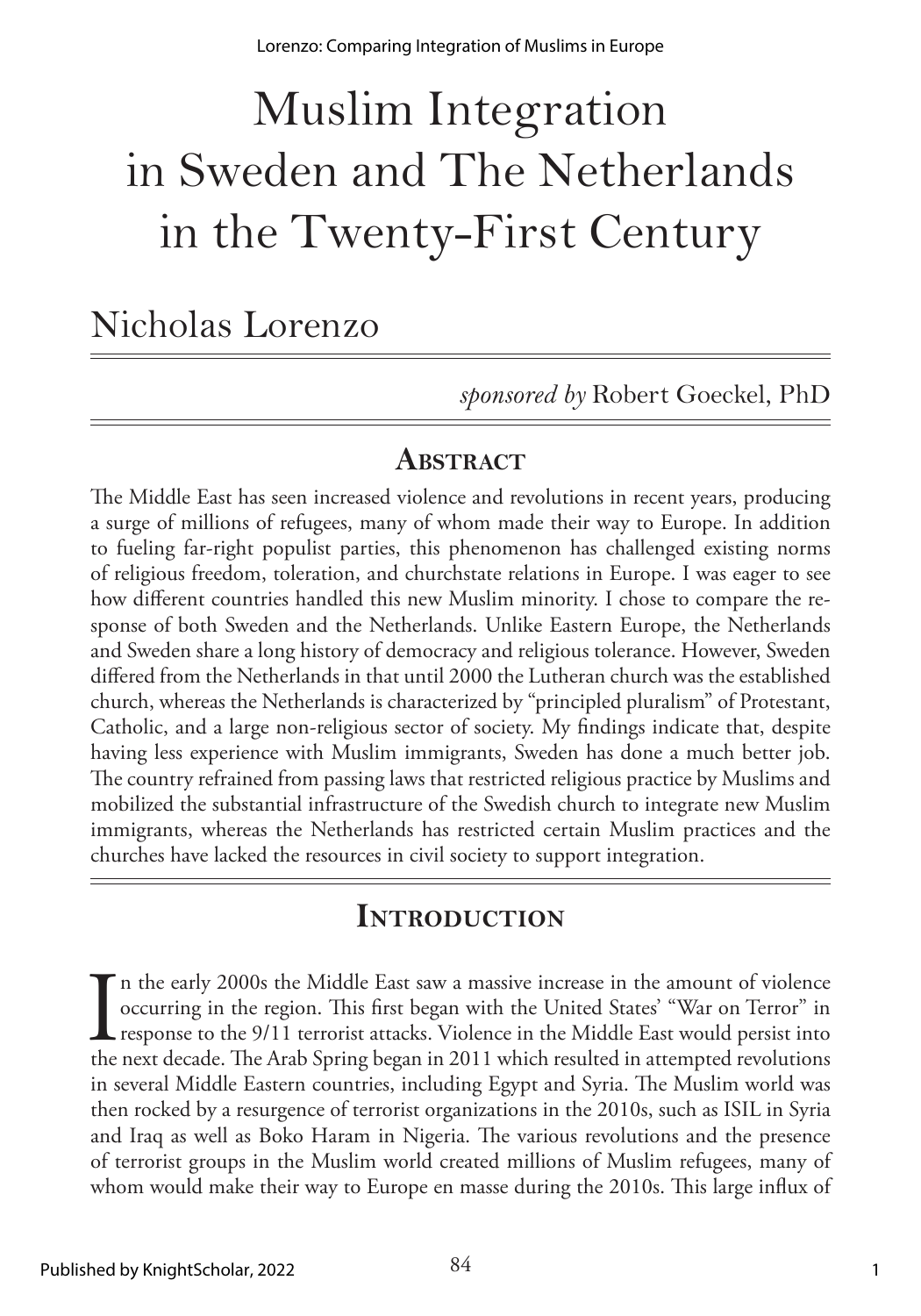Muslim refugees entering Europe brought to the surface variations in religious tolerance throughout the continent.

Contrary to the beliefs of people like Samuel Huntington, modernization in many European countries did not coincide with a strictly secular society. Instead, each would see a different relationship between church and state, highlighting the idea of Peter J. Katzenstein that modernity would look very different in various countries, and not every society would become a secular one. This is what Katzenstein defines as "multiple modernities" and is the basis for our understanding that each country has a different relationship between religion and state (Byrnes & Katzenstein, 2006, p. 5). The Netherlands and Sweden provide good examples of contrasting models of church and state relationships within Europe. These two countries also had different responses to the increase of their respective Muslim populations, which is reflective of their differing "modernities" and opinions on the issue of what the proper relationship between religion and government should be. These countries also had varying reactions in their civil societies. The Netherlands and Sweden are good countries to compare because of their similar historical backgrounds. While not identical, both have reputations of religious tolerance. They also did not have large domestic Muslim populations until well into the 20th century, and both countries would see a dramatic increase of their Muslim populations in the 21st century (Stutje, 2016, p. 125). Comparing the reaction to the new minority population (Muslim) in both of these countries also allows us to compare the reactions of two differing models of church-state relationship. The Dutch church–state relationship is one of positive neutrality, whereas the Swedish case is one of a de-facto establishment model (the church of Sweden was stripped of its title as a state-religion in 2000, but little has changed in the church's function in civil society) (Ideström & Linde, 2019, p. 5).

## **Government Reactions**

#### **Netherlands**

The Netherlands is a country known for having a secular culture, as a majority of the country does not identify with a religious group. The Netherlands is also known for its system of positive pluralism between the state and the country's religions. The Dutch government has made their commitment to positive pluralism clear in their constitution, as the first chapter's first article reads: "All persons in the Netherlands shall be treated equally in equal circumstances. Discrimination on the grounds of religion, belief, political opinion, race or sex or on any other grounds whatsoever shall not be permitted" (*The Constitution of the Kingdom of the Netherlands 2008*, 2008). The Dutch constitution also provides the right to practice religion in a community, and the right to an education in the religion of your choosing, funded by the government. The constitution clearly sets out a charter for a country that values it positive pluralism, and we can see this in the initial Dutch response to the nation's first real encounter with Islamic terrorism. In 2004 a Dutch film and television director, Theo van Gogh, was shot and stabbed to death by a 26-year old radicalized Dutch Moroccan citizen (van Meeteren & van Oostendorp, 2019). For the next several years Dutch politicians spoke of terrorism as a community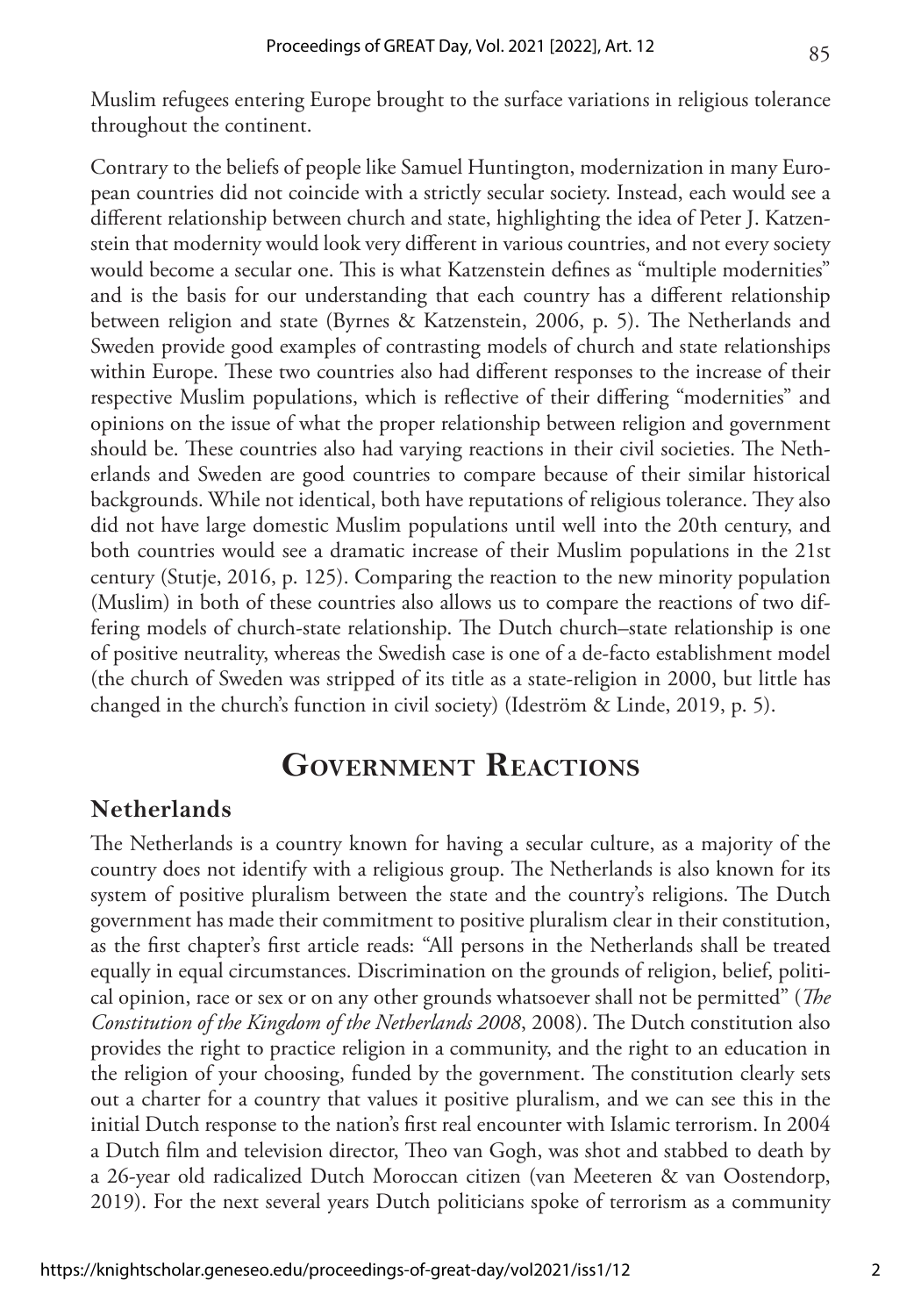problem that was not attributable to any one religion. This is highlighted in the 2007 'Actionplan Polarization and Radicalization' Which address terrorism of all shades, not just Islamic terrorism specifically (van Meeteren & van Oostendorp, 2019). This bill passed though the Dutch legislative body advocates for preventing terrorism through a "fix it in society" approach and aims to curb polarization or an "us v. them" dynamic developing in the country, as polarization is seen in a very negative light in the country. However, this tendency to not name Islamic terrorism by name and not singling it out will eventually change, breaking with the Dutch tradition of strict pluralism.

By 2014 the Dutch government had essentially done away with not addressing Jihadist terrorism by name. Before 2014 "terrorism" in government documents could have referred to anything from animal abuse to terrorism for any cause or religion. The language coming from the government clearly depicted radical Islamic terrorism as the enemy (van Meeteren & van Oostendorp, 2019). This was most evident in the debates held in Dutch parliament after the Paris terrorist attacks in 2015, where the blame was shifted from being a societal problem, to being a problem that the Muslim community must handle (van Meeteren & van Oostendorp, 2019). Some of the comments even started to become Islamophobic. This subtle difference in the wording used by the Dutch government to address the issue would coincide with a more direct approach to radical Islam in the country.

Over the past couple of years this harsh rhetoric led to a departure in government policy from the religious pluralism that the country was known for. The first is the proposed ban on ritual slaughter. This first passed the Dutch house of representatives with 80% in favor of the measure. When the bill made it to the Dutch senate, the Labor (PvdA), Liberal(VVD), and D66 (Democrats of '66) parties completely changed course and voted against the bill, recognizing it violated religious freedom too much to outweigh the claims of some animal rights groups that what these religious communities were doing should be considered animal abuse (Valenta, 2012, p. 28). Although an outright ban in 2011 was not successfully reached, restrictions on the ability of Muslim and Jewish delis to perform ritual slaughter have become stricter (Siegal, 2017). Ritual slaughter is necessary to create many of the hallal and kosher cuisine that is made by Muslim and Jewish people in the Netherlands. In 2017 with support from the right-wing party for freedom (PVV) lead by MP Geert Wilders, the Dutch legislature would place bans on the amount of animals that can be ritually slaughtered, and would also produce very strict guidelines on how it ought to be performed (Valenta, 2012, p. 28; Siegal, 2017). This political issue is one of the main issues concerning the new Dutch Animal Rights Party, which has a small share of the seats in the Dutch congress. Nonetheless it has not relented in its pursuit (along with far-right parties) to see a complete ban on ritual slaughter become law. The ritual slaughter controversy is important because it provides a glimpse of the changing relationship between religion and state among the various Dutch political parties. Since the second world war the Liberal and Labor parties had been staunch defenders of ritual slaughter and religious freedom in general, however many members of these parties now oppose ritual slaughter along with the other secular left and right parties. In this specific case, the secular parties were pitted against the Christian Democrats and other religious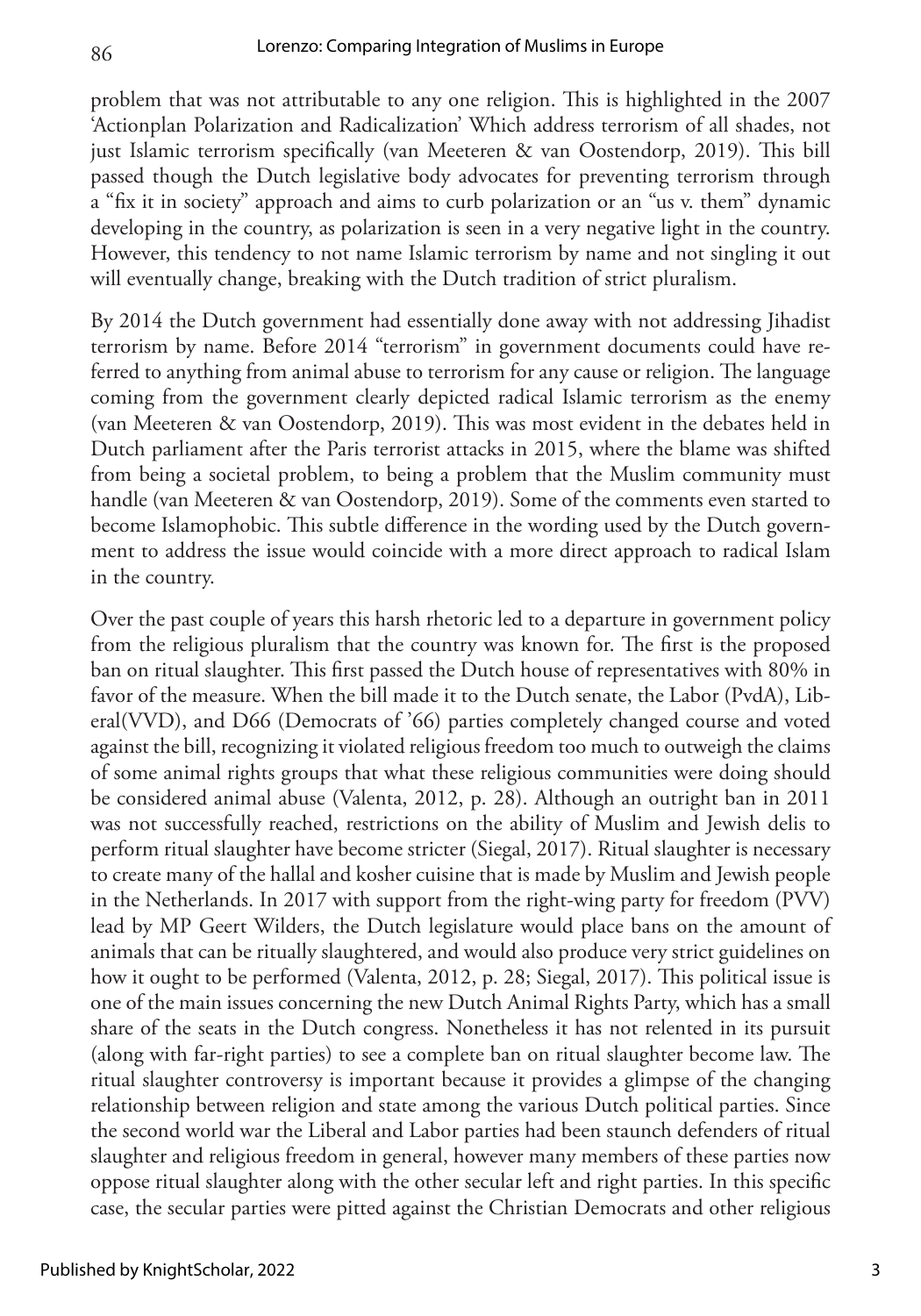parties and indicates a shift in public opinion of what the ideal relationship between minority religions and the state ought to be in the Netherlands (Valenta, 2012, p. 28).

The second instance of the Dutch government challenging the country's reputation of religious pluralism was when it became illegal to wear face coverings in public in 2018 (Hauser & Stack, 2018). Although the "Act Partially Prohibiting Face-Covering Clothing," known colloquially as the "Burqa Ban," was written to apply to face-coverings of all kinds, it was fairly obviously directed at preventing Muslim women from being able to wear their religious head covering, whether it be a Burqa or a Niqab (Gesley, 2020). Evidence for this lies in the statements made by PVV (party for freedom) party leader Geert Wilders, as he has been one of many voices stating that this bill was specifically made to stop Islam and the Islamization of the Netherlands (Hauser & Stack, 2018). This particular right wing party is in the current governing coalition. The party completely politicized Islam and voiced vehement opposition to it, making clear that they are Islamophobic.

Although examining legislation that effects Muslims and parties with anti-Muslim sympathies provides insight into Dutch relations with its Muslim minority, it does not provide the whole picture of what the integration of Muslims looks like in the country. Despite some controversial laws passed in The Netherlands over the past few years, the government has taken the lead role of trying to integrate its Muslim population in the country. For years prior to the first major integration project in the 21st century by the Dutch government in 2013, first generation Muslim immigrants were able to integrate at much lower rates of success than immigrants from other parts of the world. This is proven by several studies that have concluded that the level of religiosity amongst first-generation Muslim immigrants is negatively associated with their integration in West-European societies (Beek, & Fleischmann, 2020, P. 3656). There are several reasons for this, including the fact that sexual and gender norms are often recognized as being sources of conflict between Muslims and the European mainstream. Islam holds allegedly traditional views regarding these matters, especially compared to the views of the majority population in West-European societies (Beek & Fleischmann, 2020, p. 3657).

When trying to understand integration efforts in the Netherlands it is important to understand radical movements and ways that the Dutch government tried to curb them by promoting integration. In the advent of the 2010's a movement called Sharia4Holland and Sharia4Belgium emerged that advocated for Sharia law. These were groups of a couple hundred young Muslims who were creating "aggressive" confrontations against those that they saw as "enemies of Islam" in the Netherlands. The radical sentiments of these groups were aided by the fact that the mosques in the Netherlands were in-large funded by Salafist groups from Saudi Arabia. The Saudi's would bring a more "traditional" (which typically means illiberal) brand of Islam to these mosques that did not have the same level of tolerance that many in western societies have (Hoorens et al., 2015, p. 9). Many Dutch policymakers had fears that these radical groups could turn to armed violence. As these Dutch policymakers predicted, some of these Muslim-Dutch youths did, as some of them had fled the country to join the ranks of the terrorist groups in the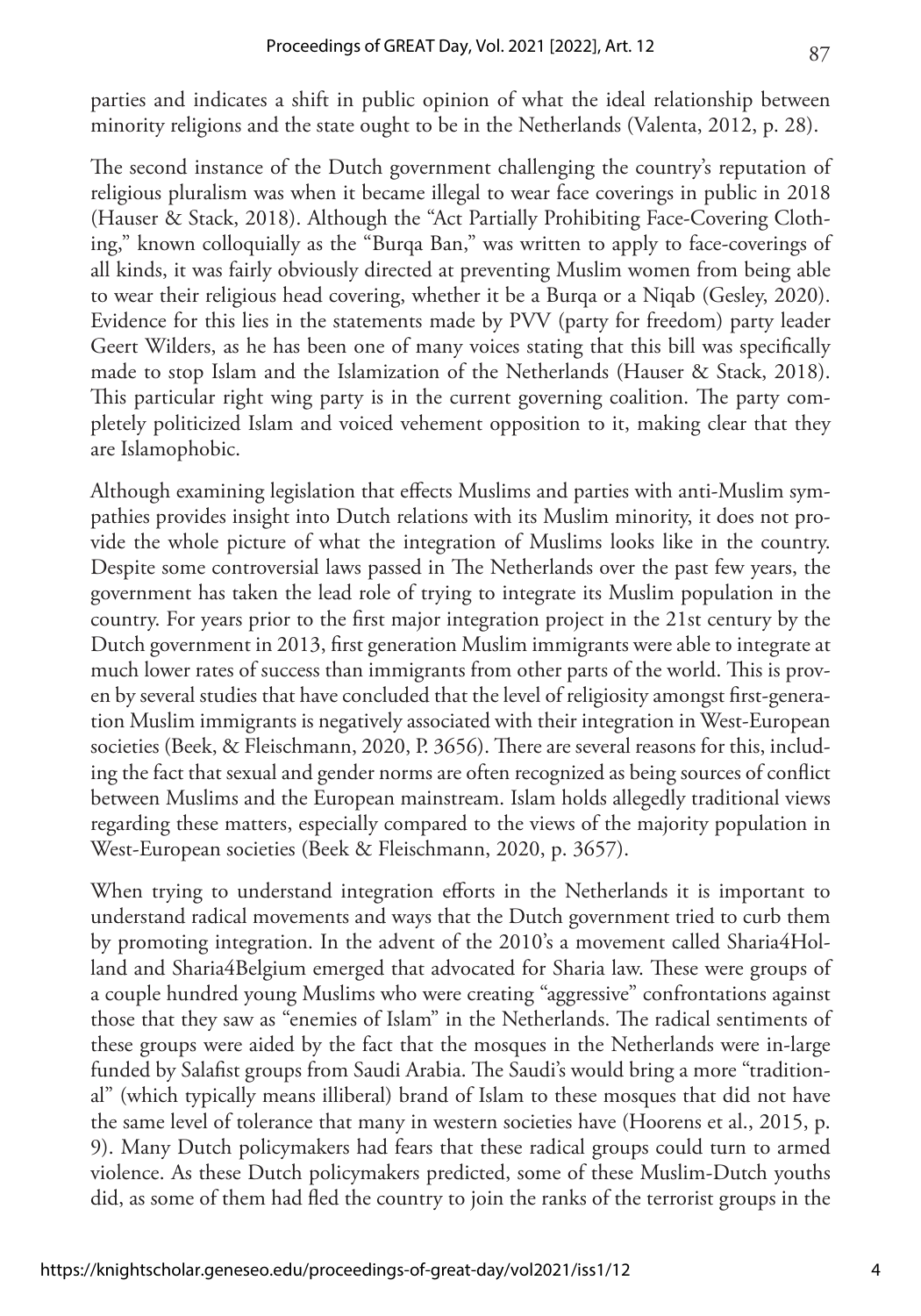Middle East (de Koning, 2020, p. 132). This paired with several terrorist attacks (like the murder of Theo van Gogh) made the Dutch government realize action needed to be taken considering the sharp rise in Muslim population.

A major step was taken in 2013 when the Minister of Social Affairs and Employment rolled out an integration plan. The plan placed responsibility of integration on the newcomer to undertake necessary steps to succeed (European Union, n.d.). It aimed to increase participation in society and self-reliance, living together and dealing with other Dutch people, internalizing Dutch values, and making limits clear and educating the new immigrant. The Civic Integration Act (Valid as of February 2014) allows many of these migrants or refugees to begin this process before they even arrive in The Netherlands. The latest update to government integration protocols was enacted in 2017, which added an expectation that refugees and migrants learn the Dutch language. It also granted a three-year residency permit for refugees. Recognized refugees would also follow language courses at the state asylum center from day one and the supply in early education programs was increased (Netherlands: Highlights from the 2017 Coalition Agreement, n.d.). The new integration legislation implemented these changes by stripping funding from institutions in the civil society for the integration of refugees, as the government wished to "mainstream the integration process" (Euroepan Website on Integration). Considering how recent some of these changes are, data will more than likely be produced in the future to see if these changes have a positive impact on the country. One thing that can be inferred from this approach by the Dutch government is that government believes it will do a better job at integrating the Muslim refugees and other migrants than independent actors in the civil society can.

While the Dutch government has made attempts to improve the integration of the Muslim population into Dutch society, the restrictions on ritual slaughter and the bans on burqas in the Netherlands have tested the ideal of religious pluralism in the country. Before Muslim refugees began making their way to Europe in massive numbers and the threat of radical Islamic terrorism was on the minds of the Dutch, religious tolerance was virtually unquestioned in the country. However, this clash of cultures in the Netherlands has produced a sense of Islamophobia among some in Dutch society. These passions have led to parties like the PVV entering governing coalitions and attempting to deprive Muslim people of equal religious liberty under the law by justifying the banning of ritual slaughter and face coverings. Although government funding of religious education and programs is still very much plural, these two political issues are certainly eroding norms and institutions of religious freedom in the country. The amount of damage these efforts have done to the reputation of the Netherlands as a country that values religious freedom is still unknown, as the future could see a backlash to the anti-Islamic rhetoric that has existed in Dutch politics as of late, or it could see further attacks on the freedom of religious minorities to practice their religions.

The country of Sweden is very similar to the Netherlands in that it is a country with a reputation for religious tolerance as well as accepting and encouraging multiculturalism. The Constitution of Sweden makes it abundantly clear what the relationship between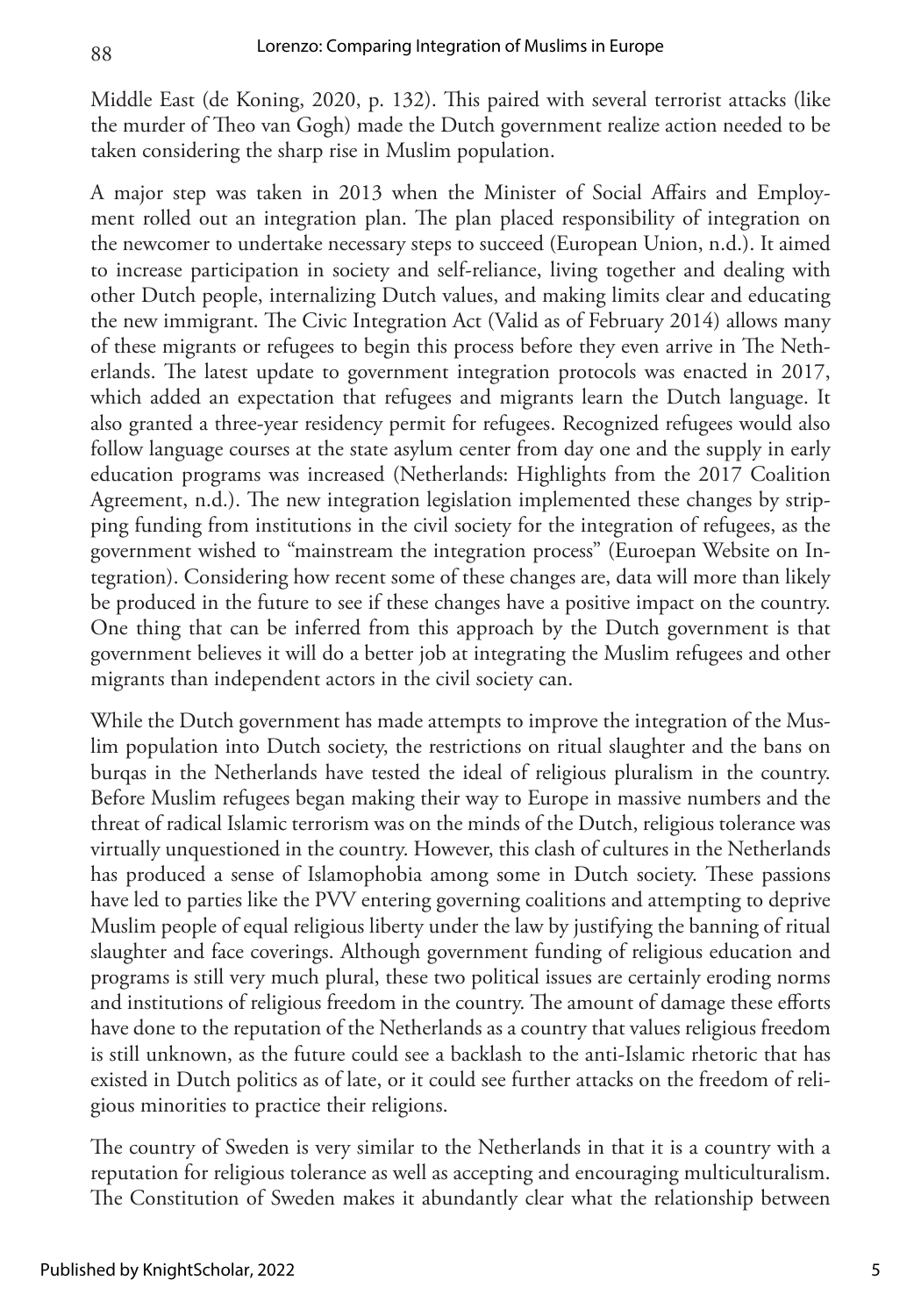religions and the state is in the country, stating that "Everyone shall be guaranteed… freedom of worship: that is, the freedom to practice one's religion alone or in the company of others" (S*weden's Constitution of with amendments through 2012*, n.d.). However, it should be noted that Sweden differs from the Netherlands in that until recently its model of church-state relationship was that of having an official national church, which was the Lutheran Church of Sweden until 2000 (Ideström & Linde, 2019, p. 4). Even though the Lutheran Church of Sweden is no longer the officially recognized religion of the state, its position in Swedish society has not changed much because of it.

#### **Sweden**

In recent history, the Swedish people have prided themselves as being a safe haven from violence for refugees (Brljavac, 2017, p. 96). This was not always the case though, as in the interwar period between World War I and II, the Swedish people derived their pride from a collectivist and ethnic type of nationalism and a sense of ethnic superiority (Åberg, 2019, p. 28). This was represented by the Swedish government creating a state-funded institute to study Eugenics at Uppsala university in 1922. After World War II this ethnic nationalism lost its appeal. By the 1960s' Sweden would become a progressive and modern nation, and in the 1970's the Swedish would embrace multiculturalism and immigration. This was a stark departure from Sweden's past as they no longer saw ethnic homogeneity as desirable. Sweden would first embrace labor force immigration and then refugees from all over the world (Åberg, 2019, p. 28). The country opened its doors to refugees from Augusto Pinochet's regime in Chile as well as those fleeing the Yugoslavian civil war. The Swedish people were also enthusiastic about accepting refugees from the Syrian civil war initially (Brljavac, 2017, p. 96). The country began taking in higher amounts of refugees than any other Nordic country as well since the early 2000s. However, attitudes began to sour as the number of asylum seekers began to explode during the Syrian Civil War and the refugee crisis that hit Europe during the mid 2010's.

Before the civil war, the country was taking in anywhere from 15,000 to 36,000 asylum seekers per year, and between 2000 and 2600 of those were unaccompanied minors (Brljavac, 2017, p. 97). After the outbreak of the Arab Spring and subsequently the Syrian Civil War in 2011 the number of asylum seekers began to skyrocket. In 2015 the number of asylum seekers had surpassed 162,000 that year in a country with a population below ten million (Sweden and Migration, n.d.). To make matters worse, 35,000 of those refugees were unaccompanied minors (Brljavac, 2017, p. 97). Before the refugee crisis, Sweden was already struggling to relocate below 3000 children a year (Brljavac, 2017, p. 97). However, because of the broad non-partisan support of immigration as an important part of the Swedish identity, the government and the people of Sweden gladly accepted this undertaking initially. This sentiment was highlighted in early 2015 when the Prime Minister of Sweden, Stefan Lovfen, stated passionately that "My Europe does not Build Walls" while simultaneously criticizing other European countries for not doing more to aid the refugees (Brljavac, 2017, p. 97; Ideström & Linde, 2019, p .4). By October of 2015 the Swedish government came to a nonpartisan consensus and finally recognized that it could no longer accept such massive amounts of refugees, as many feared that it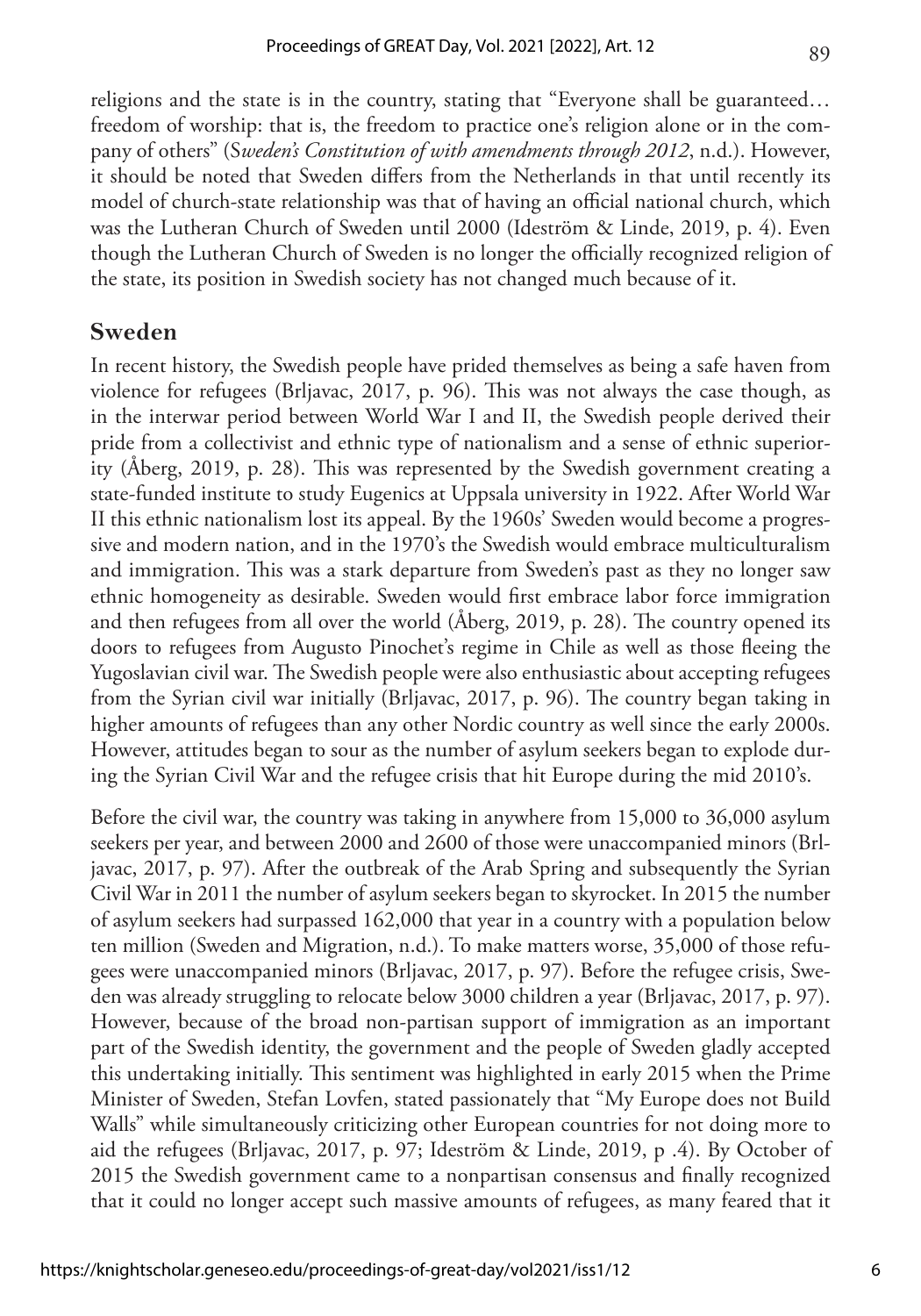would collapse the welfare system, and the social tensions between the new immigrant population and the native Swedes began to rise (Åberg, 2019). The reintroduction of internal border controls to halt the flow of refugees into the country came as a sense of relief to some, but many others in Swedish civil society, including the Archbishop of the church of Sweden, voiced sharp criticism (Ideström & Linde, 2019, p. 5). The refugee crisis that reached its peak in 2015 would permanently change Swedish politics going forward and would bring forth a new problem of assimilating the new large Muslim refugee population into the country (Åberg, 2019, p. 28).

When it became apparent that the Swedish government needed help financially and needed help culturally assimilating the Muslim population in 2015, it looked to the Lutheran Church of Sweden for assistance (Ideström & Linde, 2019, p. 4). Even though the church of Sweden had lost its title of being the official church of Sweden 15 years prior, its relationship with the people of Sweden had not really changed (Ideström & Linde, 2019, p. 5). This was due to the fact that a majority of Swedish people (59%) still associated with the Lutheran Church of Sweden and was still recognized as the de facto church of the country (Ideström & Linde, 2019, p. 6). Throughout Swedish history the Lutheran church had played a large role in civil society, providing welfare services to the people of Sweden officially until the end of the 19th century, and education until the 20th century. The rise of the welfare state in Sweden in the late 20th century would replace the church as the primary source of welfare in Swedish society (Ideström & Linde, 2019, p. 5). However, the church of Sweden would see itself as "an active supporter" of the welfare state and would come to the Swedish welfare states' aid when it needed it most during the refugee crisis (Ideström & Linde, 2019, p. 6).

In 2015 when the refugee crisis reached its peak, the refugees were distributed all over the country. The Swedish Lutheran church had parishes across the country, and thus had the infrastructure to provide services to many of these refugees (Ideström & Linde, 2019, p. 6). The church as an institution saw itself having a duty to be "value guardians in the welfare state" (Ideström & Linde, 2019, p. 6). The church would act as that guardian by having eighty percent of their parishes engaged in providing welfare to the large refugee population (Ideström & Linde, 2019, p. 6). These parishes would provide many services by working in tandem with the Swedish government to provide assistance. An example of this was the municipality of Mölndal reaching out to the local parish to assist in relocating many of the unaccompanied minors who had reached Sweden and needed to be placed in a home. The Mölndal church enthusiastically agreed to this as the Vicar of that church saw it as the parish's duty (Ideström & Linde, 2019, p. 8). The Lutheran parishes would also provide shelter, food, and clothing to many of the refugees (Ideström & Linde, 2019, p. 4). The churches would gather these resources by asking for donations from the community which was generally supportive of the work that the church was doing.

The actions of the Swedish church were not just limited to providing welfare to the Muslim refugees, as they also tried to integrate the refugees into Swedish society. The churches did this by organizing language cafés with many of the locals and establishing sus-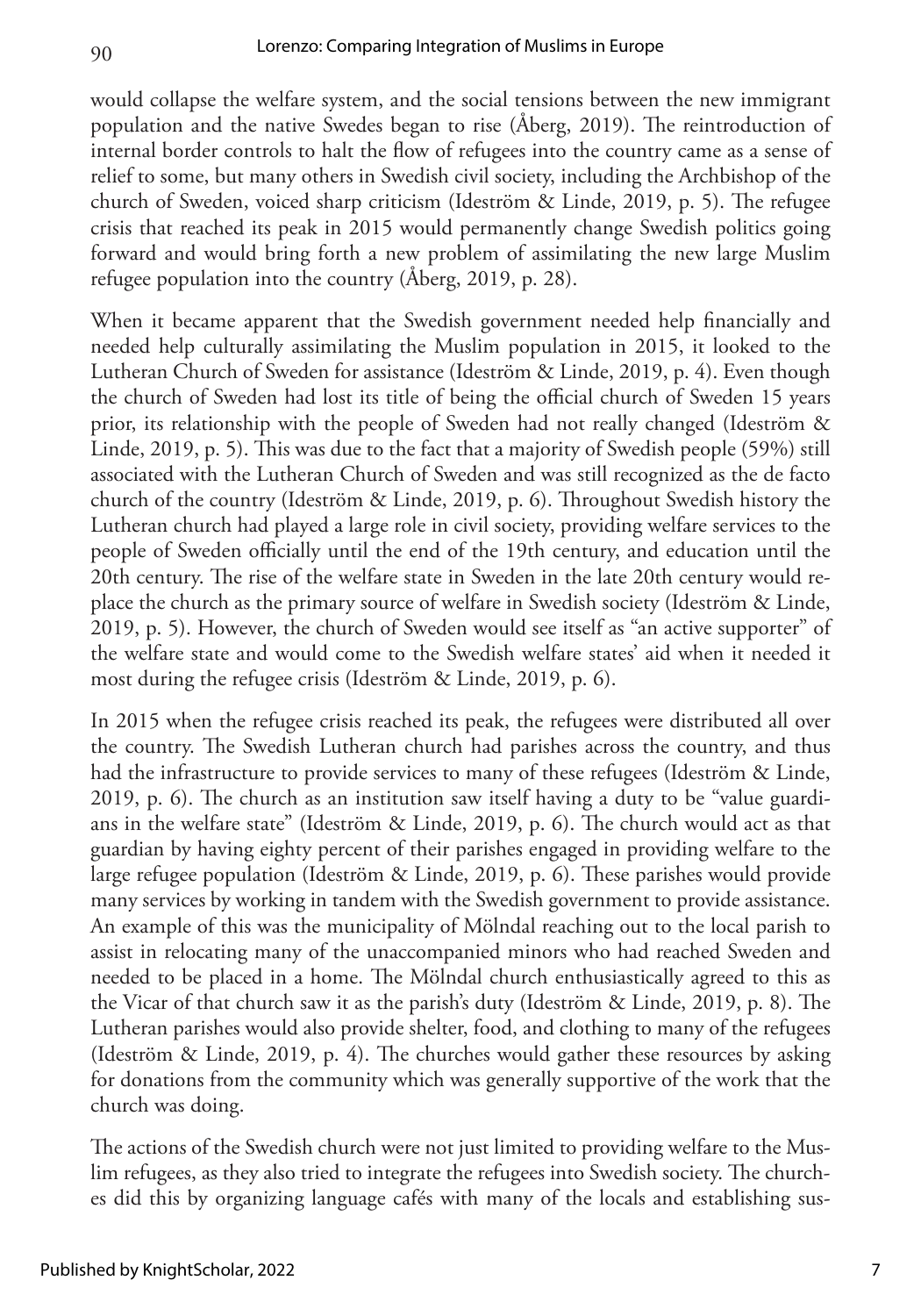tained connection between the refugees and the government (Ideström & Linde, 2019, p. 6). Perhaps the most important thing that the church of Sweden did was provide the Muslim refugees a place to worship in their own churches (Ideström & Linde, 2019, p. 10). This resulted in Muslims praying in one room of the church while Lutherans sang Christian chants in another room, this is a good example of the lengths to which the Church of Sweden went to provide welfare to the refugees. Since then, there are various examples of both the Swedish government paying for permanent places of worship and Middle Eastern groups providing funding and training to teach Islam in schools and within the Muslim community (Berglund, 2019, p. 226).

The refugee crisis of 2015 reinforced the role of the Church of Sweden in Swedish society. Although the Lutheran Church of Sweden was no longer the official church of Sweden, it recognized the immense sense of responsibility it had as an actor in the civil society (Ideström & Linde, 2019, p. 4). However, despite all of the church's efforts, Muslim integration into Swedish society has not been smooth, in fact it has been far from it.

The arrival of so many refugees into Sweden was bound to create social tensions of some kind from the beginning. The consequences of this have resulted in a changing political landscape in the country. For decades it was taken as a given that the Swedish people generally agreed that the country should take in a high number of refugees per capita and embrace multiculturalism. After the refugee crisis that dynamic has changed and has coincided with the rise of a far-right movement in the country. This far-right movement is embodied in the platform of the Swedish Democrat party which has risen from obscurity to become the third largest political party in Sweden, winning 62 seats in the Riksdag in the last national election in 2018 (Tomson, 2020). In other countries, being the third largest party in a country would often find you in a governing coalition. After the 2018 elections the right-wing parties (commonly referred to as the alliance) had won more seats in the Riksdag than the left-wing coalition of parties (called the red-greens or the Lofven cabinet). However, because the other right-wing parties viewed the Sweden Democrats as being too radical for their tastes, the center and liberal parties refused to create a government with them, and instead opted to allow the Social Democrats (seperate from the Sweden Democrat party) to make Stefan Lofven Prime minister in a government where he is governing as the minority (Tomson, 2020). This was significant because it highlighted the increasing polarization of Swedish politics and because over the past few decades Sweden hadn't seen a far-right movement like most other European countries had, making them an outlier. However, because of the Sweden Democrats this was no longer the case.

To understand the significance of the Sweden Democrats it is necessary to understand their origins. The Sweden Democrat party was founded in 1988 and had close ties to the former Swedish fascist and Swedish neo-Nazi movements. The first elected party chair had ties to the neo-Nazi Nordic realm party, and when old pictures of party members wearing Nazi insignia surfaced in the 1990s, the party banned the wearing of any kind of Nazi uniform and strongly denounced Nazism (Tomson, 2020). When their current party chair, Jimmie Akesson, was elected as party leader in 2005 he sought to modernize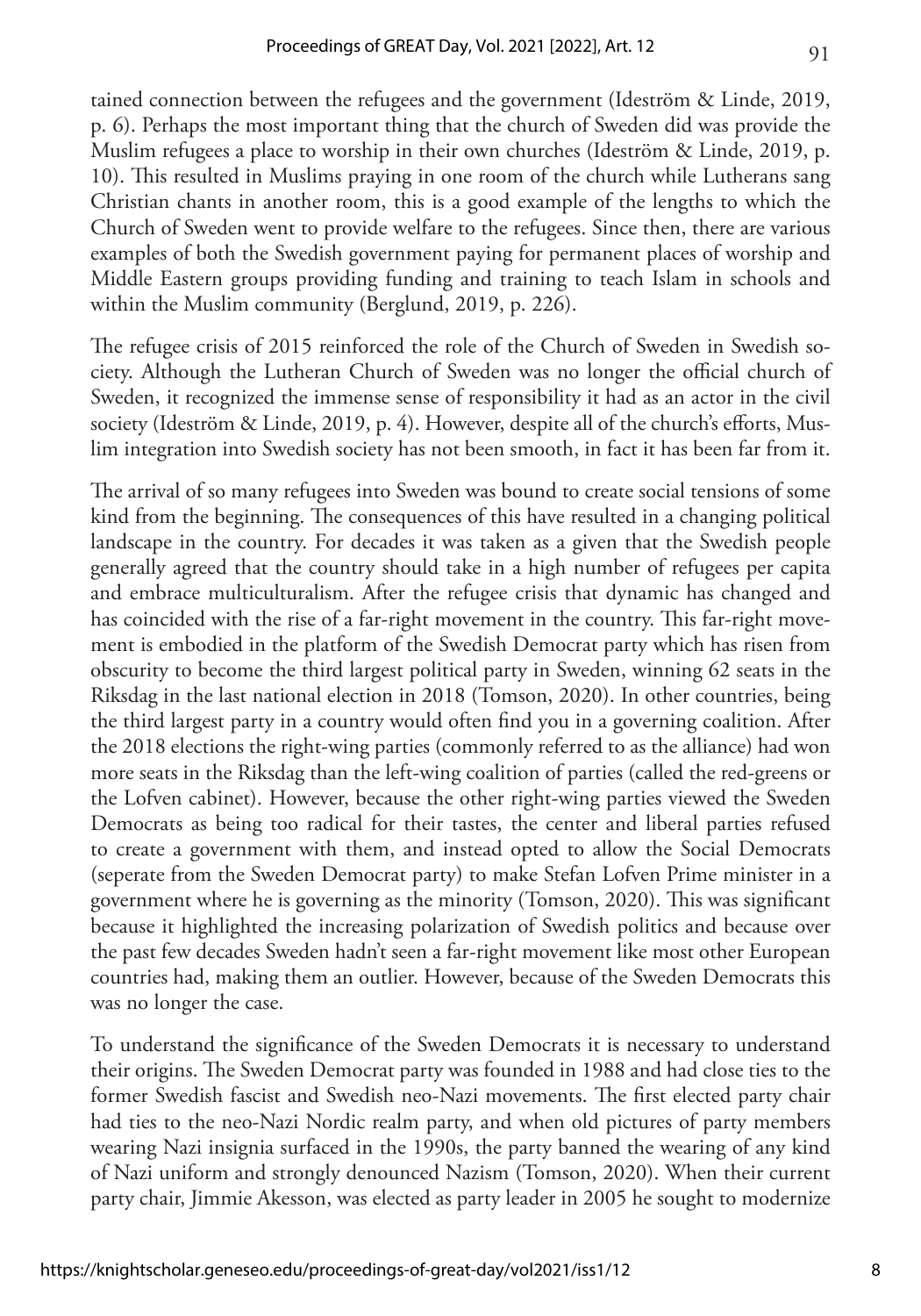the party and make it more acceptable to the public. Akesson had helped push the party away from openly racist groups to a more populist message, however the anti-Islamic message of the party was still very much alive (Tomson, 2020).

The anti-immigrant and anti-Muslim messaging of the Sweden democrats has been a hallmark of the party, with Jimmie Akesson himself claiming that "I see [Islam and Muslims in Sweden] as our biggest foreign threat since World War II" back in 2009 (Tomson, 2020). This kind of messaging is very similar to that of the Freedom Party in the Netherlands and would inevitably find supporters in Sweden after the refugee crisis. Many Swede's saw the cultural contrast between themselves and the new large Muslim minority as being undesirable, and is a stark contrast from the desire for multiculturalism in Sweden that has existed since the 1970's. A good example of this shift in thinking can be seen in a 2018 election debate when all of the parties were asked if they supported multiculturalism. All of the parties except the Christian Democrats and the Sweden Democrats said yes, showing that the once nearly unanimous desire for multiculturalism in Sweden is no more (Åberg, 2019, p. 29). One of the platform positions that has increased the popularity of the Sweden Democrats was their opposition to Muslim mosques issuing an adhan, calling it an "alien" practice which has no place in Sweden (Ringmar, 2019, p. 107). An adhan is a public call to prayer by means of a loudspeaker. When a local imam in the town of Vaxsjo applied for permission from local authorities to do this weekly, the issue was picked up by media outlets and quickly became the subject of an intense public debate. Although the local officials in this small town eventually solved the issue by allowing mosques to pray as long as they did not disturb their neighbors, the issue certainly drew concern from a growing number of people who would end up voting for the Sweden Democrats that year. Another platform position held by the Sweden Democrats would be a ban on the Burqa and Niqab, as Sweden Democrat MPs have made attempts to get a Burqa ban voted on in the Riksdag (Jakku, 2018). These policy positions played into a larger theme of the Sweden Democrats platform which emphasized a non-negotiable requirement of cultural assimilation in order to gain citizenship and full membership in a homogenous Swedish nation (Åberg, 2019, p. 29).

Although these actions taken by the party of Sweden Democrats do not constitute physical violence against Muslim refugees, the country has not been immune from far-right attacks against Muslims. In the aftermath of the refugee crisis, there were waves of arson attacks against refugee shelters, with the antagonists oftentimes claiming that they are protecting their citizens from "criminal immigrants" (Koehler, 2016, p. 97).The country has also seen some fairly vile public displays of Islamophobia in public that have resulted in violent riots in the country. One such display occurred in August of 2020 as a far-right group burned a Quran in a neighborhood that had a large minority population in it and posted a video of it online. In response, violent protests broke out in Malmo, seeing rioters set fires and throw objects at police and rescue services, slightly injuring several police officers and leading to the detention of about 15 people (*Riots in Sweden after Quran Burning by Far-Right Activists*, 2020). In Sweden the fear of violence perpetrated against Swedes by immigrants is high, so high that the Swedish government produced its own facts on crime in their country to try and dispel some of the misinformation that can be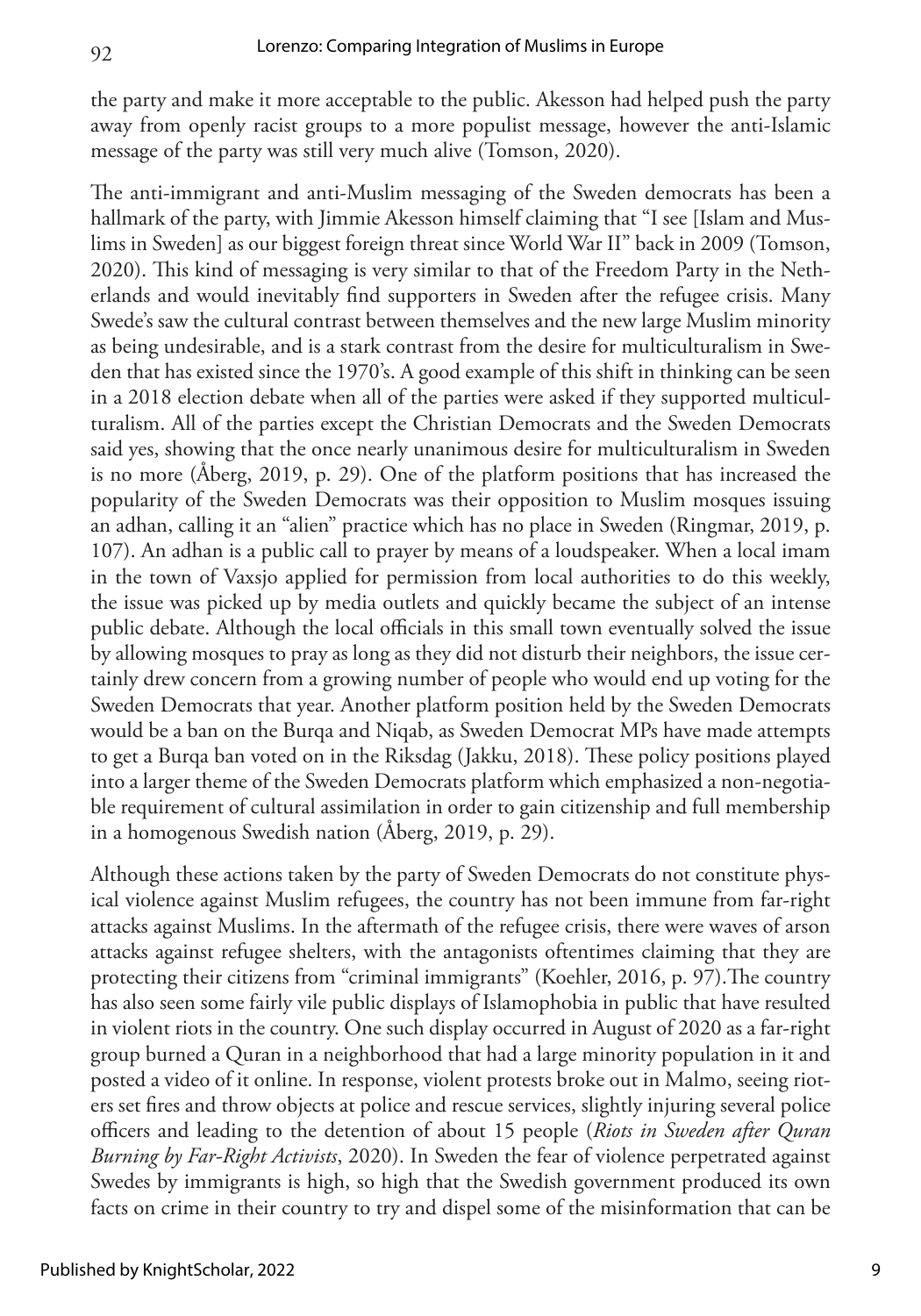found on the internet. The Swedish government produces its own crime statistics through a government agency called the Swedish National Council for Crime Prevention (Brå). In a 2019 study on patterns of criminal activity in the country, the government agency found that Muslims are over-represented in crime statistics. However, this government agency has concluded criminal activity has a strong correlation with an individual's level of income, and not their race or ethnicity; therefore Muslims are disproportionately represented in crime statistics because Muslims are poorer than native Swedes on average (Regeringskansliet, 2017). Although there have been a few instances of Muslim terrorists in the country, these hate crimes are rare and the common misconception that Sweden has a major Muslim crime problem doesn't hold up when the data is presented.

The last thing that ought to be considered when analyzing how well the Muslim population has integrated into Swedish society is to understand how the Muslim communities' opinions on Swedish society and what sort of societal changes they have demanded. In other European countries it has been suggested that the Muslim population ought to be able to enforce Sharia law amongst themselves. A similar proposal was brought forth by a member of the Swedish Muslim community back in 2006. Prior to the parliamentary elections that year, the leader of the Swedish Muslim Association (Sveriges Muslimska Förbund), Mahmoud Aldebe, wrote an official letter to the political parties. The letter was published in the newspaper Dagens Nyheter on April 27, 2006. In the letter, Aldebe asked for legislation giving Muslims the right to take leave on religious festivals, to have a mosque in every city, to have particular days for men and women in the local swimming pools, and to have sectoral legislation in family legislation issues. This article written by Aldebe advocating for Sharia law received nearly universal criticism from other members of the Swedish Muslim Association and other Muslim leaders in the country, as many publicly rejected his claims and stated that Aldebe is not the voice for all Muslims in the country (Roald, 2013, p. 127). The opinions of Adelbe, calling for laws which discriminate by gender, were soundly rejected. As this example shows, Adelbe is an outlier in the Swedish Muslim community. He was also a fairly recent immigrant to the country who lacked an understanding of its boundaries, which played a large role in the writing of his article. Many Swedish Muslims who reside in the country long-term tend to embrace Swedish culture and tend to harbor Swedish identities and loyalties. There are various reasons for this, chief among them is the rejection of the populist and Islamophobic Sweden Democrats by the current government (Roald, 2013, p. 128).

#### **Discussion**

The countries of Sweden and The Netherlands are two countries which have had to deal with integrating a large Muslim population into their societies in the 21st century. While both of these countries had similar backgrounds with respect to their history with the Islamic faith, the approaches of both of these countries looked quite different from one another. The Swedish government is a country best described as a defacto establishment model, because even though the Lutheran church of Sweden was no longer recognized as the official church of Sweden in 2000, its role in society did not change for the most part. The close relationship between the church and the state in Sweden allowed the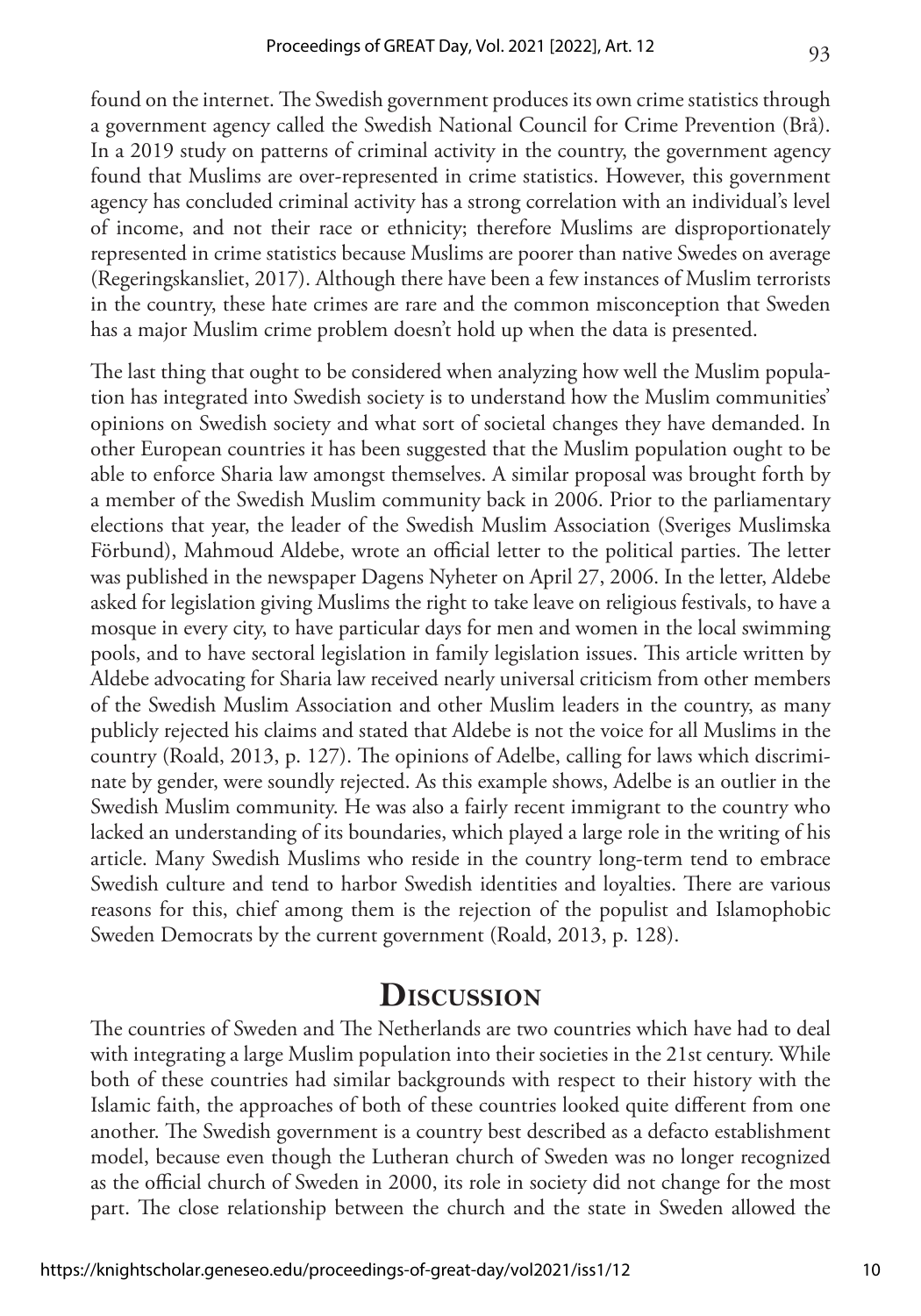Swedish government to reach out to the Church of Sweden to assist with the integration of Muslims into Swedish society. The church subsequently used 80 % of the parishes in the country to help with sheltering the Muslim refugees. These local parishes would cooperate with local government officials to further help Muslim refugees establish themselves as being a part of Swedish society. On the other hand, the Netherlands was a vastly more secular country that did not have a religious body that acted as a strong actor in civil society. This may be part of the reason for the Dutch government not relying on any organizations in civil society at all, as the government has stripped integration funding from civil society actors. Instead, the Dutch government would prefer a much more streamlined approach that would be completely controlled by the government.

Despite the efforts of both governments to integrate the new Muslim populations into their respective countries, the arrival of so many foreign refugees into both countries certainly produced a backlash. Both countries would see the rise of far-right political movements over the past five years, and the catalyst for this is almost solely the refugee crisis that resulted from the Arab spring and the Syrian civil war. In the Netherlands the ironically named "party for freedom" lead by Geert Wilders has found themselves among the new governing coalition and has been successful in promoting bans on face-coverings and restrictions on the ability of Muslims and Jews to perform ritual slaughter in the country. The country of Sweden has seen a similar backlash to Muslim integration, which lead to the rise of the Sweden Democrat party. The Sweden Democrats are a party with origins that are related to the small neo-Nazi and fascist movements that still existed in the Nordic realm post World War II. This party has become the third largest party in Sweden and has pushed for restrictions on public Muslim prayer and face-coverings like the burqa in the past. In these regards the Sweden Democrats are a populist far-right movement that is very similar to the freedom party in the Netherlands.

#### **Conclusion**

Providing a metric to measure which integration method has seen more success in each country is a challenge. However, using the information gathered on the government responses to the influx of Muslim refugees and comparing it to electoral and legislative responses, we can get a rough idea of which country did a "better" job. The Dutch government in large part was not supported by a large civil society actor and chose to take a much more government-oriented approach to integrating its refugees and Muslim immigrants. The Dutch government has also successfully passed laws restricting the wearing of the burqa and many restrictions on the practice of ritual slaughter. Additionally, the Netherlands has seen radical Muslim movements such as Sharia4Holland which have advocated for Sharia law in the Netherlands and have been quite aggressive. On the other hand, Sweden has not seen its far-right party join the governing coalition. In addition, the Riksdag has so far rejected any attempts at a Burqa ban, and has thus far been able to avoid passing controversial legislation that some could accuse of restricting the rights of the Muslim minority to practice their religion. Lastly, the country of Sweden has not seen a radical Islamic movement develop, and a vast majority of the Muslim community does not support the Swedish government imposing Sharia law to any extent. With this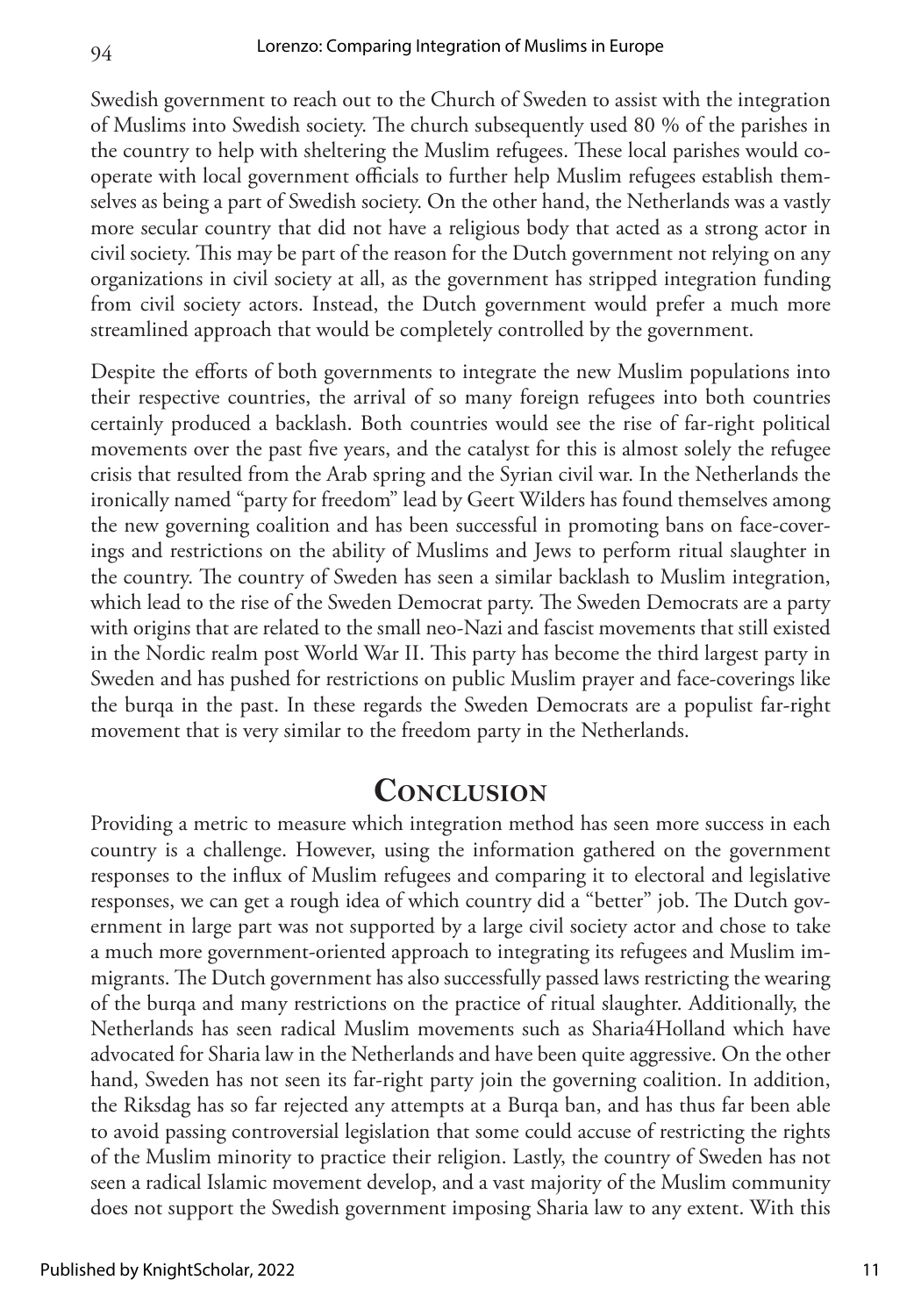background information, if the "better" response is the one which has seen less infractions by the government on the religious freedoms of its minority religion and less radical activity, then the Swedish government has arguably done a better job.

## **References**

- Åberg, J. (2019). Is there a state crisis in Sweden? *Society*, *56*(1), 23–30. [http://doi.](http://doi.org/10.1007/s12115-018-00320-x) [org/10.1007/s12115-018-00320-x](http://doi.org/10.1007/s12115-018-00320-x)
- Beek, M., & Fleischmann, F. (2020). Religion and integration: Does immigrant generation matter? The case of Moroccan and Turkish immigrants in the Netherlands. *Journal of Ethnic and Migration Studies*, *46*(17), 3655–3676. [http://](http://doi.org/10.1080/1369183X.2019.1620417) [doi.org/10.1080/1369183X.2019.1620417](http://doi.org/10.1080/1369183X.2019.1620417)
- Berglund, J. (2019). State-funded faith-based schooling for Muslims in the north. *Religion & Education*, *46*(2), 210–233. [https://doi.org/10.1080/15507394.2019.1](https://doi.org/10.1080/15507394.2019.1590943) [590943](https://doi.org/10.1080/15507394.2019.1590943)
- Brljavac, B. (2017). Refugee crisis in Europe: The case studies of Sweden and Slovakia. *Journal of Liberty and International Affairs*, *3*(Suppl. 1), 91–107.
- Byrnes, T., & Katzenstein, P. (2006). *Religion in an expanding Europe*. Cambridge University Press.
- de Koning, M. (2020) The racialization of danger: Patterns and ambiguities in the relation between Islam, security and secularism in the Netherlands. *Patterns of Prejudice*, *54*(1–2), 123–135. <http://doi.org/10.1080/0031322X.2019.1705011>
- European Union. (n.d.). *Governance of migrant integration in the Netherlands*. European Commission. Retrieved from [https://ec.europa.eu/migrant-integration/country](https://ec.europa.eu/migrant-integration/country-governance/governance/netherlands_en)[governance/governance/netherlands\\_en](https://ec.europa.eu/migrant-integration/country-governance/governance/netherlands_en)
- Gesley, J. (2020). Netherlands: Burqa ban enters into force. *Global Legal Monitor: Library of Congress*. [https://www.loc.gov/item/global-legal-monitor/2019-08-27/](https://www.loc.gov/item/global-legal-monitor/2019-08-27/netherlands-burqa-ban-enters-into-force/) [netherlands-burqa-ban-enters-into-force/](https://www.loc.gov/item/global-legal-monitor/2019-08-27/netherlands-burqa-ban-enters-into-force/)
- Hauser, C., & Stack, L. (2018, June 27). Dutch lawmakers approve partial ban on burqas and niqabs. *New York Times*. [https://www.nytimes.com/2018/06/27/world/](https://www.nytimes.com/2018/06/27/world/europe/netherlands-face-covering-ban.html) [europe/netherlands-face-covering-ban.html](https://www.nytimes.com/2018/06/27/world/europe/netherlands-face-covering-ban.html)
- Hoorens, S., Krapels,j., Long, m., Keatinge, T., van der Meulen, N., Kruithof, K., Bellasio, J., Psiaki, A., & Rafig oglu Aliyev, G. (2015). *Foreign financing of Islamic institutions in the Netherlands: A study to assess the feasibility of conducting a comprehensive analysis.* RAND Corporation. [https://www.rand.org/pubs/research\\_](https://www.rand.org/pubs/research_reports/RR992.html) [reports/RR992.html](https://www.rand.org/pubs/research_reports/RR992.html)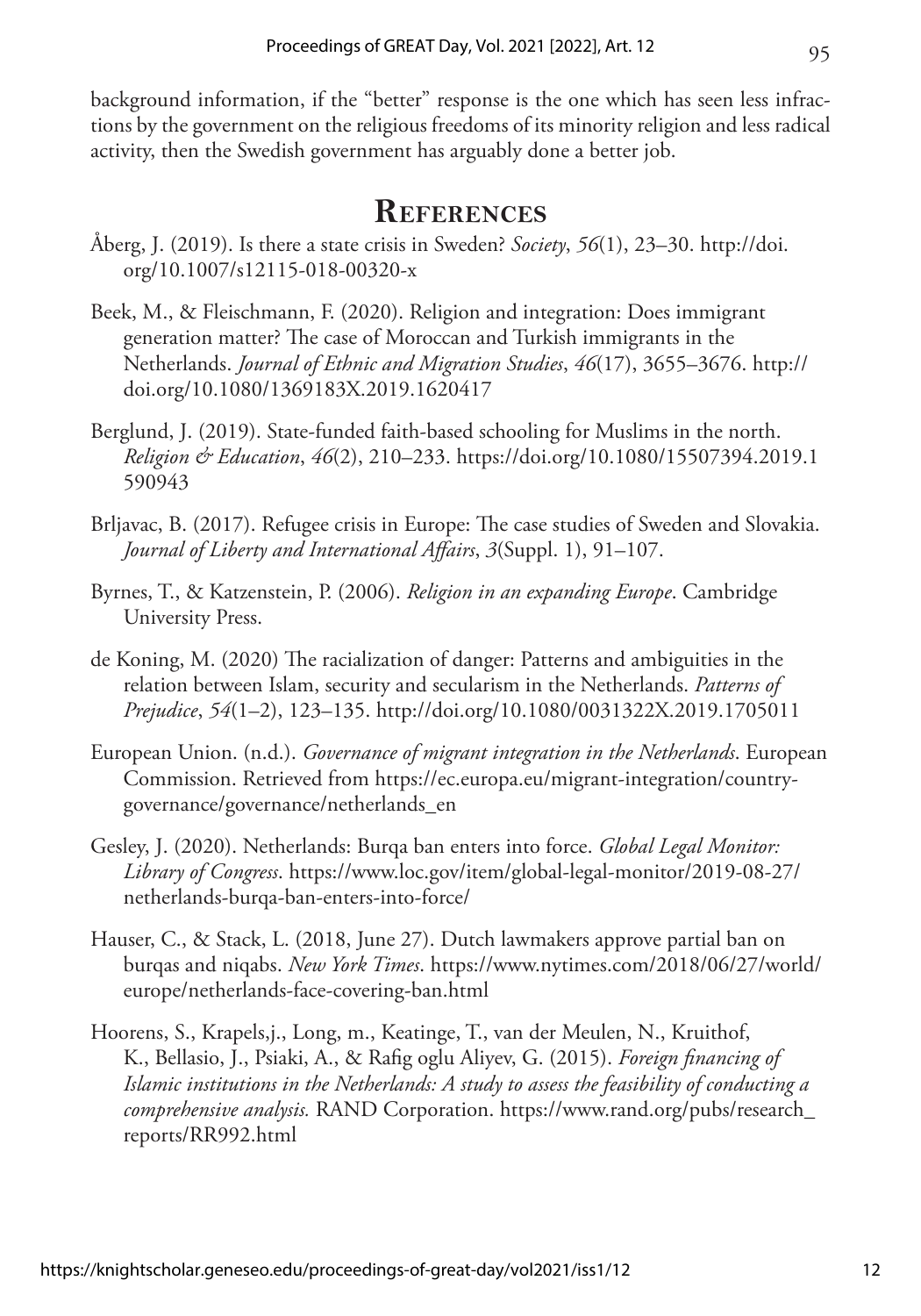- Ideström, J., & Linde, S. (2019). Welfare state supporter and civil society activist: Church of Sweden in the "refugee crisis" 2015. *Social Inclusion*, *7*(2), 4–13. [http://](http://doi.org/10.17645/si.v7i2.1958) [doi.org/10.17645/si.v7i2.1958](http://doi.org/10.17645/si.v7i2.1958)
- Jakku, N. (2018). Islamophobia, representation and the Muslim political subject: A Swedish case study. *Societies*, *8*(4), Article 124. <http://doi.org/10.3390/soc8040124>
- Koehler, D. (2016). Right-wing extremism and terrorism in Europe: Current developments and issues for the future. *Prism : A Journal of the Center for Complex Operations*, *6*(2), 84–104.
- European Commission. (2017, October 18). *Netherlands: Highlights from the 2017 coalition agreement.* [https://ec.europa.eu/migrant-integration/news/netherlands](https://ec.europa.eu/migrant-integration/news/netherlands-highlights-from-the-2017-coalition-agreement)[highlights-from-the-2017-coalition-agreement](https://ec.europa.eu/migrant-integration/news/netherlands-highlights-from-the-2017-coalition-agreement)
- Government Offices of Sweden. (2017, February 23). *Facts about migration, integration and crime in Sweden*. [https://www.government.se/articles/2017/02/facts-about](https://www.government.se/articles/2017/02/facts-about-migration-and-crime-in-sweden/)[migration-and-crime-in-sweden/](https://www.government.se/articles/2017/02/facts-about-migration-and-crime-in-sweden/)
- Ringmar, E. (2019). Muslim calls to prayer in the Swedish welfare state. *The Review of Faith & International Affairs*, *17*(1), 104–116. [http://doi.org/10.1080/15570274.2](http://doi.org/10.1080/15570274.2019.1570763) [019.1570763](http://doi.org/10.1080/15570274.2019.1570763)
- Associated Press. (2020, August 29). Riots in Sweden after quran burning by far-right activists. *AP News*. [https://apnews.com/article/ap-top-news-religion-international](https://apnews.com/article/578834d58fa236ae2fcfaf6c979b3e55)[news-europe-578834d58fa236ae2fcfaf6c979b3e55](https://apnews.com/article/578834d58fa236ae2fcfaf6c979b3e55)
- Roald, A. (2013). Majority versus minority: Governmentality and Muslims in Sweden. *Religions*, *4*(1), 127–128.<http://doi.org/10.3390/rel4010116>
- Siegal, N. (2017, Dec 31). New slaughtering rules pit Dutch religious freedoms against animal rights. *New York Times*. [https://www.nytimes.com/2017/12/31/world/](https://www.nytimes.com/2017/12/31/world/europe/netherlands-kosher-halal-animal-rights.html) [europe/netherlands-kosher-halal-animal-rights.html](https://www.nytimes.com/2017/12/31/world/europe/netherlands-kosher-halal-animal-rights.html)
- Stutje, K. (2016). Indonesian Islam in interwar Europe: Muslim organizations in the Netherlands and beyond. In B. Agai, U. Ryad, & M. Sajid (eds.), *Muslims in interwar Europe* (pp. 125–151). Brill. [https://doi.](https://doi.org/10.1163/9789004301979_007) [org/10.1163/9789004301979\\_007](https://doi.org/10.1163/9789004301979_007)
- *Sweden and migration.* (n.d.). Sweden. Retrieved 2021 from [https://sweden.se/](https://sweden.se/migration/#2015) [migration/#2015](https://sweden.se/migration/#2015)
- *Sweden's constitution of 1974 with amendments through 2012*. (n.d.). Constitute Project. [https://www.constituteproject.org/constitution/Sweden\\_2012.pdf?lang=en](https://www.constituteproject.org/constitution/Sweden_2012.pdf?lang=en)
- T*he constitution of the kingdom of the Netherlands 2008*. (2008). Government of Netherlands. [https://www.government.nl/documents/regulations/2012/10/18/the](https://www.government.nl/documents/regulations/2012/10/18/the-constitution-of-the-kingdom-of-the-netherlands-2008)[constitution-of-the-kingdom-of-the-netherlands-2008](https://www.government.nl/documents/regulations/2012/10/18/the-constitution-of-the-kingdom-of-the-netherlands-2008)